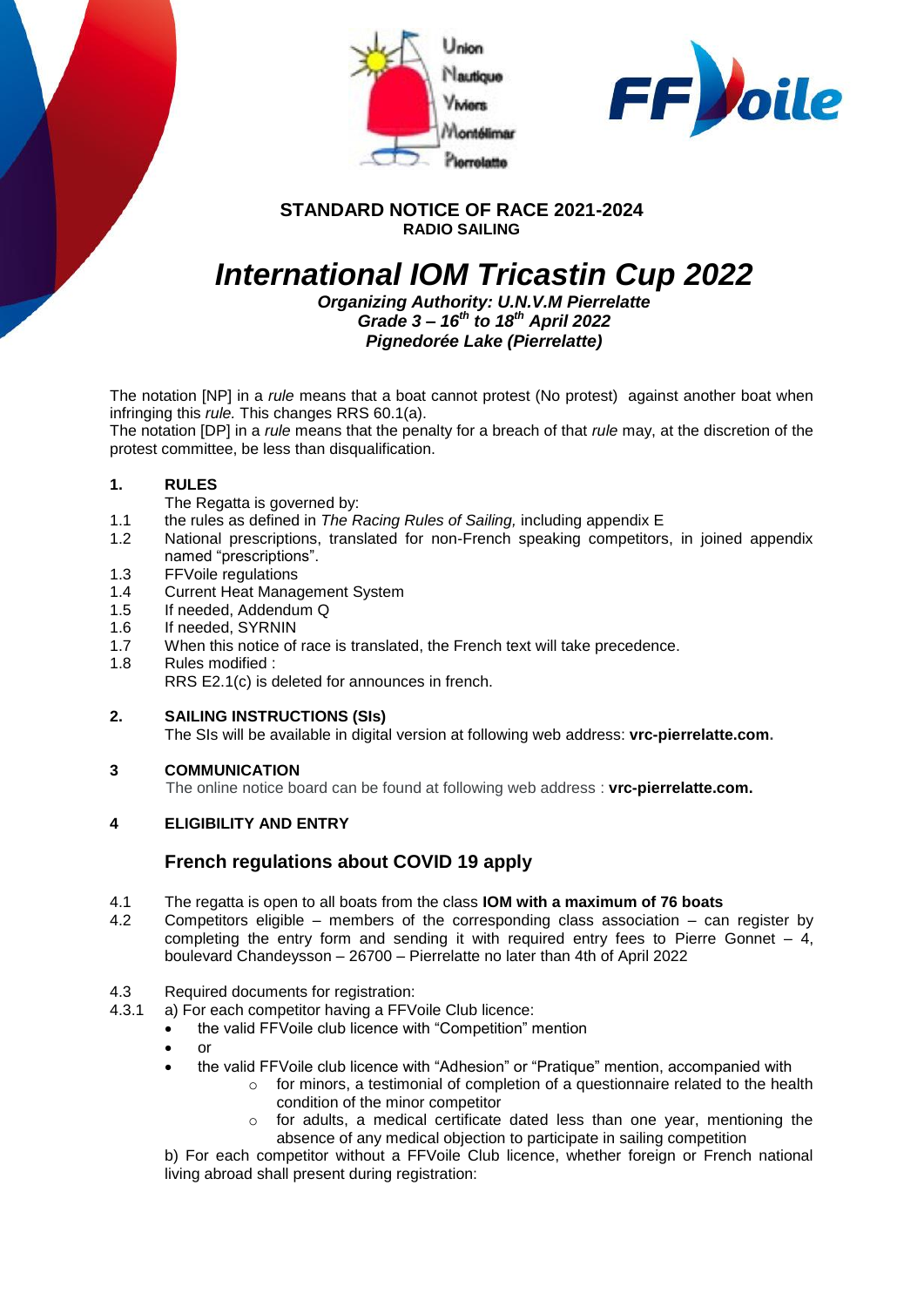- a supporting document to justify membership to a World Sailing Member national authority.
- a supporting document to justify a valid third-party liability insurance with a minimum cover of 2 million Euros.
- for minors, a testimonial of completion of a questionnaire related to the health condition of the minor competitor or, for adults, a medical certificate dated less than one year, mentioning the absence of any medical objection to participate in sailing competition
- c) a parental authorization for any minor competitor.

#### 4.3.2 For the boat:

- the measurement form ratified by the national measurer
- if necessary a valid authorization to display advertising on the boat

#### **5. ENTRY FEES**

- 5.1 Entry fees are as follows: 65 €.
- 5.2 Other fee : middays and evenings meals (see entry form)*.*

#### **6. ALLOCATION OF THE FLEETS**

Allocation of the fleets for the first race will be posted at 12 from the competitors ranking dated on 5th April 2022]

#### **7. ADVERTISING**

[DP] [NP] Boats may be required to display the advertising chosen and supplied by the organizing authority.

#### **8. SCHEDULE**

- 8.1 Entry confirmation :
	- 15th April 2022 from 14 :00 to 19 :00. 16th April 2022 from 9 :30 to 12 :00
- 8.2 Identification and control of equipment used during the event: 15th April 2022 from 14 :00 to 19 :00. 16th April 2022 from 9 :30 to 12 :00

#### 8.3 Racing days (including practice race if needed) :

| Date            | Time of 1st warning signal | Fleets / Races of the day |
|-----------------|----------------------------|---------------------------|
| 16th April 2022 | 13:30                      | Fleets to follow          |
| 17th April 2022 | 9:30                       | Fleets to follow          |
| 18th April 2022 | 9:30                       | Fleets to follow          |

8.4 On last racing day scheduled, no warning signal will be made after : 13 :30 for a new course 15 :00 for a new fleet

#### **9. PENALTY SYSTEM**

Addendum Q « Umpiring of fleet radiosailing races » will apply.

#### **10. SCORING**

4 races are required to be completed to complete the regatta.

#### **11. RADIO**

[DP] Competitors shall ensure that their radio equipment answers the rules specified by the Administration.

#### **12. PRIZES**

Prizes will be given as follows :

The winner of the event will receive the title of « winner of the Tricastin Cup 2022 » Attendance awards will be given to all competitors

## **13 DATA PROTECTION**

**Image and appearance rights :** Participating in the competition, the competitor and his legal representative authorize the OA, the FFVoile and their sponsors to use free of charge his image and his name, to show at any time (during and after the competition) static or moving pictures, films or TV recording, as well as other reproduction from himself done during the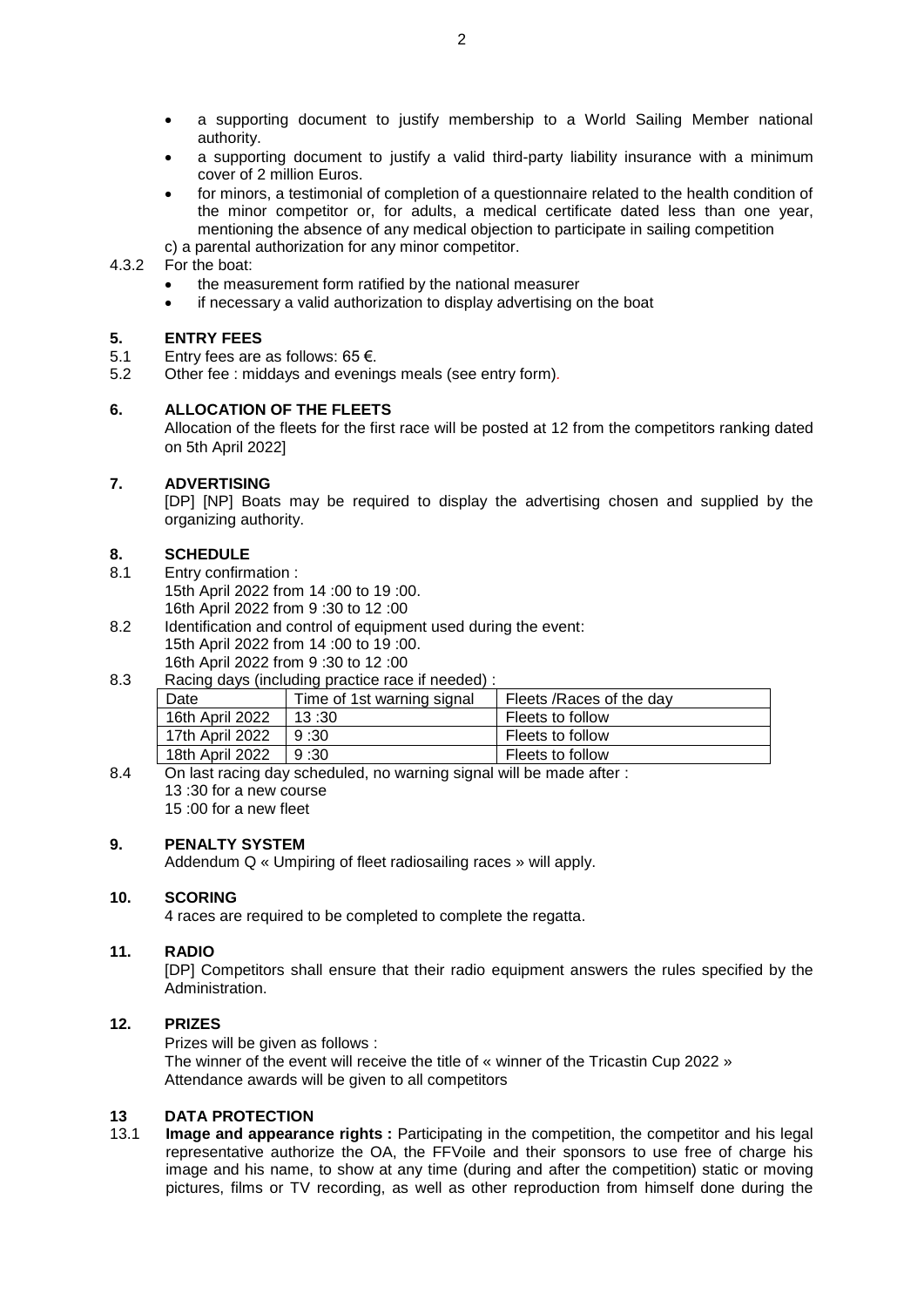competition, and this on any support and for any use related to the promotion of their activities.

13.2 **Use of personal datas of participants:** Participating in this competition, the competitor and his legal representatives agree to and authorize the FFVoile, its sponsors, as well as the OA to use and store, free of charge, his personal datas. These datas may be published by FFVoile and its sponsors. The FFVoile mainly, but also its sponsors may use these datas for the development of softwares or with marketing purposes. In accordance with the « Règlement Général sur la Protection des Données (RGPD) » (General Data Protection Regulation (GDPR)), any competitor having transmitted his personal datas to the FFVoile, may exercice his right to access to his own datas, have them modified, and, depending on the situations, have them deleted, limited, or to object them, sending an email to [dpo@ffvoile.fr](mailto:dpo@ffvoile.fr) or a letter to the par courrier au Head Office of the Fédération Française de Voile, mentioning that the request is related to personal datas.

#### **14. FURTHER INFORMATION**

For any further information, please contact: Pierre Gonnet: [gonnetpierre@hotmail.com](mailto:gonnetpierre@hotmail.com) [contact@pgmodelisme.com](mailto:contact@pgmodelisme.com)